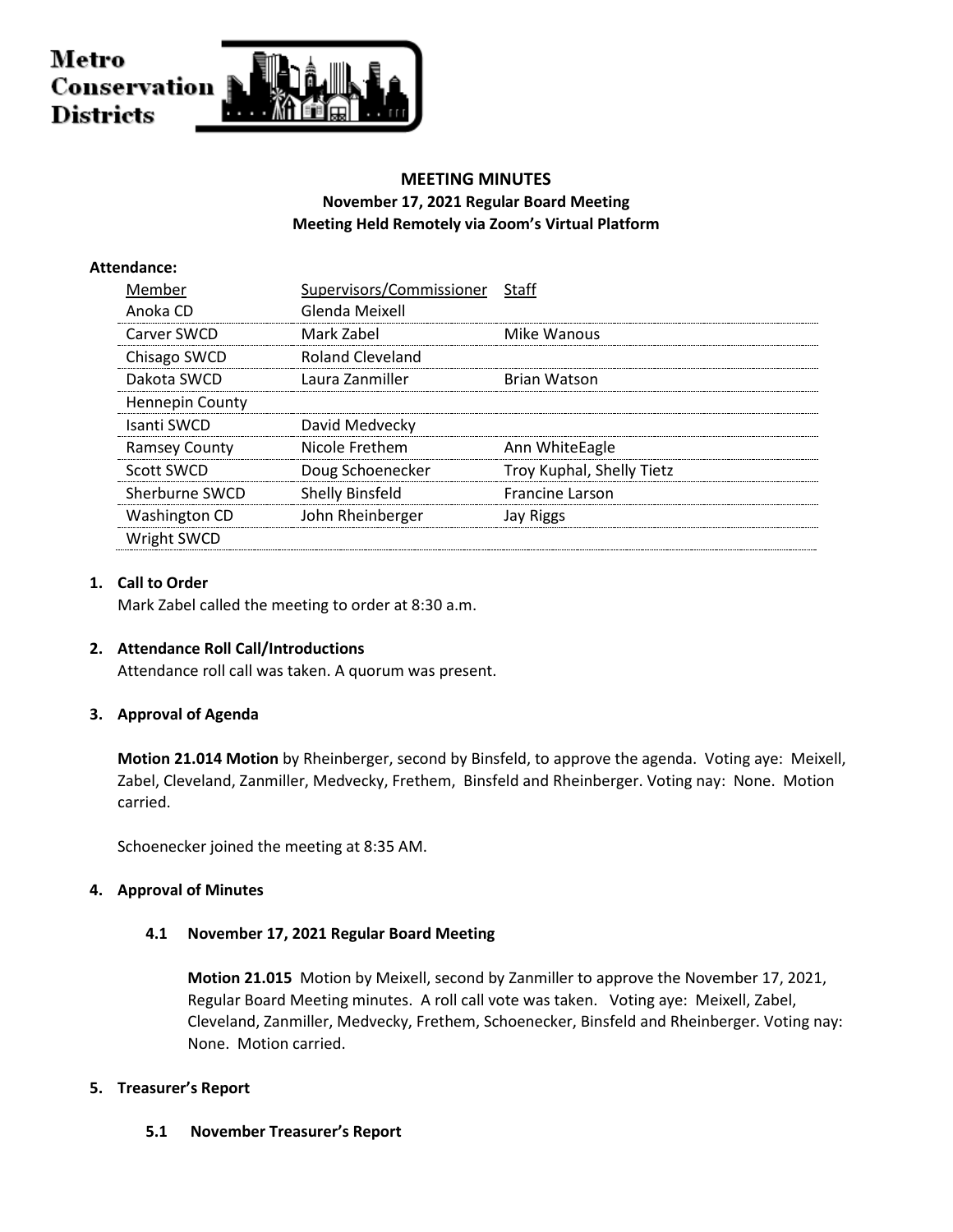Shelly Tietz read the Treasurer's Report with balances as of November 9, 2021.

**Motion 21.016** Motion by Schoenecker, second by Rheinberger, to approve the November 2021 Treasurer's Report, subject to audit. A roll call vote was taken. Voting aye: Meixell, Zabel, Cleveland, Zanmiller, Medvecky, Frethem, Schoenecker, Binsfeld and Rheinberger. Voting nay: None. Motion carried.

- **5.2 Checking Accounting Transaction Report**
	- The checking accounting transaction report was published; no discussion.
- **6. Manager's Meeting Notes – September 22, 2021**

The Manager's Meeting notes were published; no discussion.

## **7. Special Programs**

- **7.1 Engineering and Technical Assistance (ETA) Program** Brian Watson reported
	- **7.1.1 ETA Eng./Tech, Assistance & Equipment Reports** published; no discussion
	- **7.1.2 Grant Status Report**  published; no discussion

## **7.1.3 2022-2023 Capital Equipment Plan**

Watson provided a summary of the MCD Capital Equipment Plan for 2022-2023.

**Motion 21.017** Motion by Rheinberger, second by Meixell, to adopt the 2022-2023 Capital Equipment Plan. A roll call vote was taken. Voting aye: Meixell, Zabel, Cleveland, Zanmiller, Medvecky, Frethem, Schoenecker, Binsfeld and Rheinberger. Voting nay: None. Motion carried.

- **7.2 Subwatershed Analysis (SWA) Program Report** Jay Riggs reported
	- **7.2.1 2019 Grant project Status Report** published; no discussion

#### **7.3 Minnesota Ag Water Quality Certification Program**

**7.3.1 Program Update** – Troy Kuphal reported; no discussion

#### **7.3.2 Minnesota Department of Agriculture JPA Amendment**

Kuphal provided background regarding the need and purpose for the amendment.

**Motion 21.018** Motion by Schoenecker, second by Medvecky, to approve the Minnesota Department of Agriculture JPA Amendment. A roll call vote was taken. Voting aye: Meixell, Zabel, Cleveland, Zanmiller, Medvecky, Frethem, Schoenecker, Binsfeld and Rheinberger. Voting nay: None. Motion carried.

**7.4 Metro Area Children's Water Festival (MACWF)** – Mike Wanous reported. Wanous noted that they Minnesota Children's Water Festival is not sure what they are planning to do for 2022.